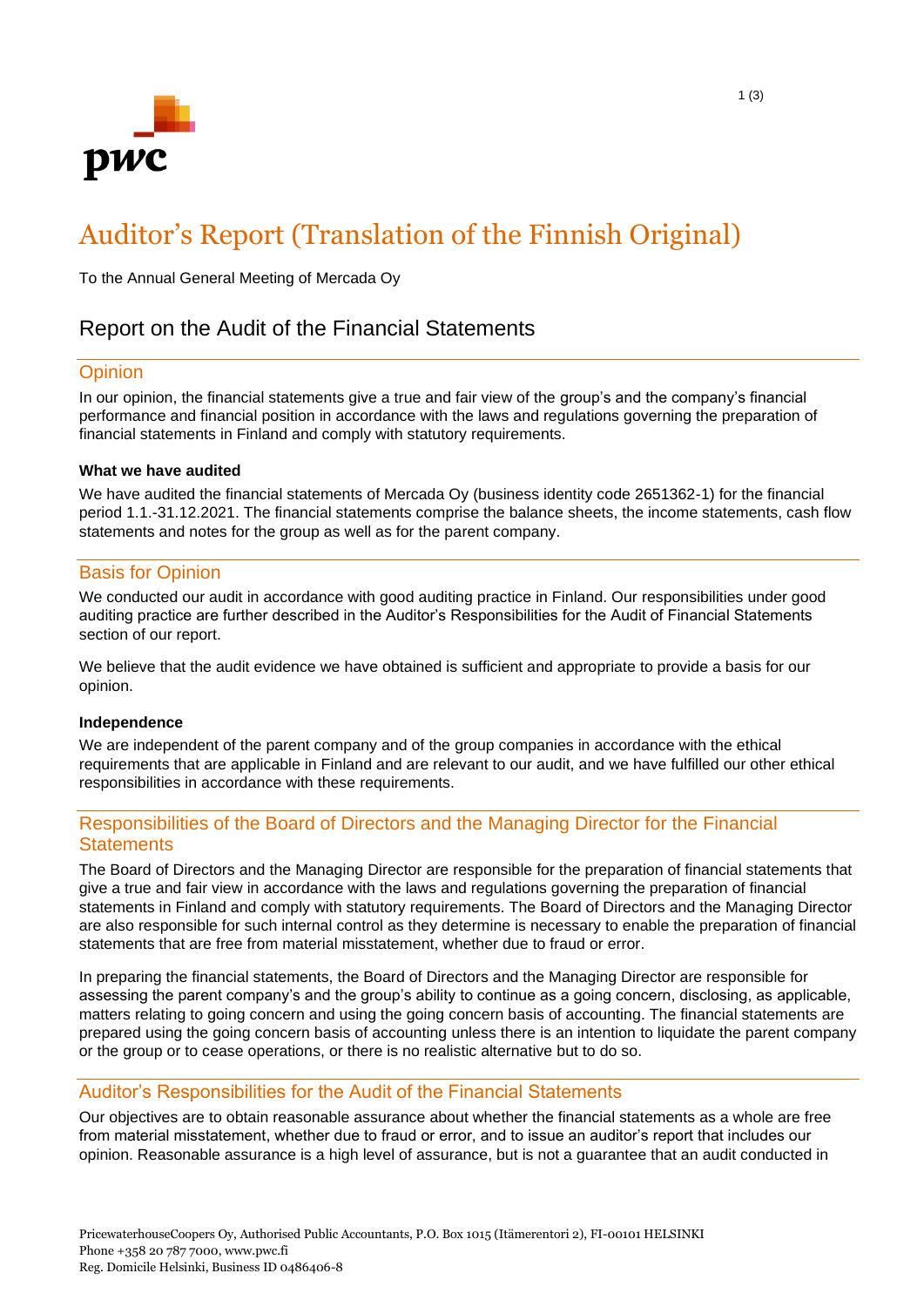

accordance with good auditing practice will always detect a material misstatement when it exists. Misstatements can arise from fraud or error and are considered material if, individually or in the aggregate, they could reasonably be expected to influence the economic decisions of users taken on the basis of these financial statements.

As part of an audit in accordance with good auditing practice, we exercise professional judgment and maintain professional skepticism throughout the audit. We also:

- Identify and assess the risks of material misstatement of the financial statements, whether due to fraud or error, design and perform audit procedures responsive to those risks, and obtain audit evidence that is sufficient and appropriate to provide a basis for our opinion. The risk of not detecting a material misstatement resulting from fraud is higher than for one resulting from error, as fraud may involve collusion, forgery, intentional omissions, misrepresentations, or the override of internal control.
- Obtain an understanding of internal control relevant to the audit in order to design audit procedures that are appropriate in the circumstances, but not for the purpose of expressing an opinion on the effectiveness of the parent company's or the group's internal control.
- Evaluate the appropriateness of accounting policies used and the reasonableness of accounting estimates and related disclosures made by management.
- Conclude on the appropriateness of the Board of Directors' and the Managing Director's use of the going concern basis of accounting and based on the audit evidence obtained, whether a material uncertainty exists related to events or conditions that may cast significant doubt on the parent company's or the group's ability to continue as a going concern. If we conclude that a material uncertainty exists, we are required to draw attention in our auditor's report to the related disclosures in the financial statements or, if such disclosures are inadequate, to modify our opinion. Our conclusions are based on the audit evidence obtained up to the date of our auditor's report. However, future events or conditions may cause the parent company or the group to cease to continue as a going concern.
- Evaluate the overall presentation, structure and content of the financial statements, including the disclosures, and whether the financial statements represent the underlying transactions and events so that the financial statements give a true and fair view.
- Obtain sufficient appropriate audit evidence regarding the financial information of the entities or business activities within the group to express an opinion on the consolidated financial statements. We are responsible for the direction, supervision and performance of the group audit. We remain solely responsible for our audit opinion.

We communicate with those charged with governance regarding, among other matters, the planned scope and timing of the audit and significant audit findings, including any significant deficiencies in internal control that we identify during our audit.

# Other Reporting Requirements

# Other Information

The Board of Directors and the Managing Director are responsible for the other information. The other information comprises the report of the Board of Directors.

Our opinion on the financial statements does not cover the other information.